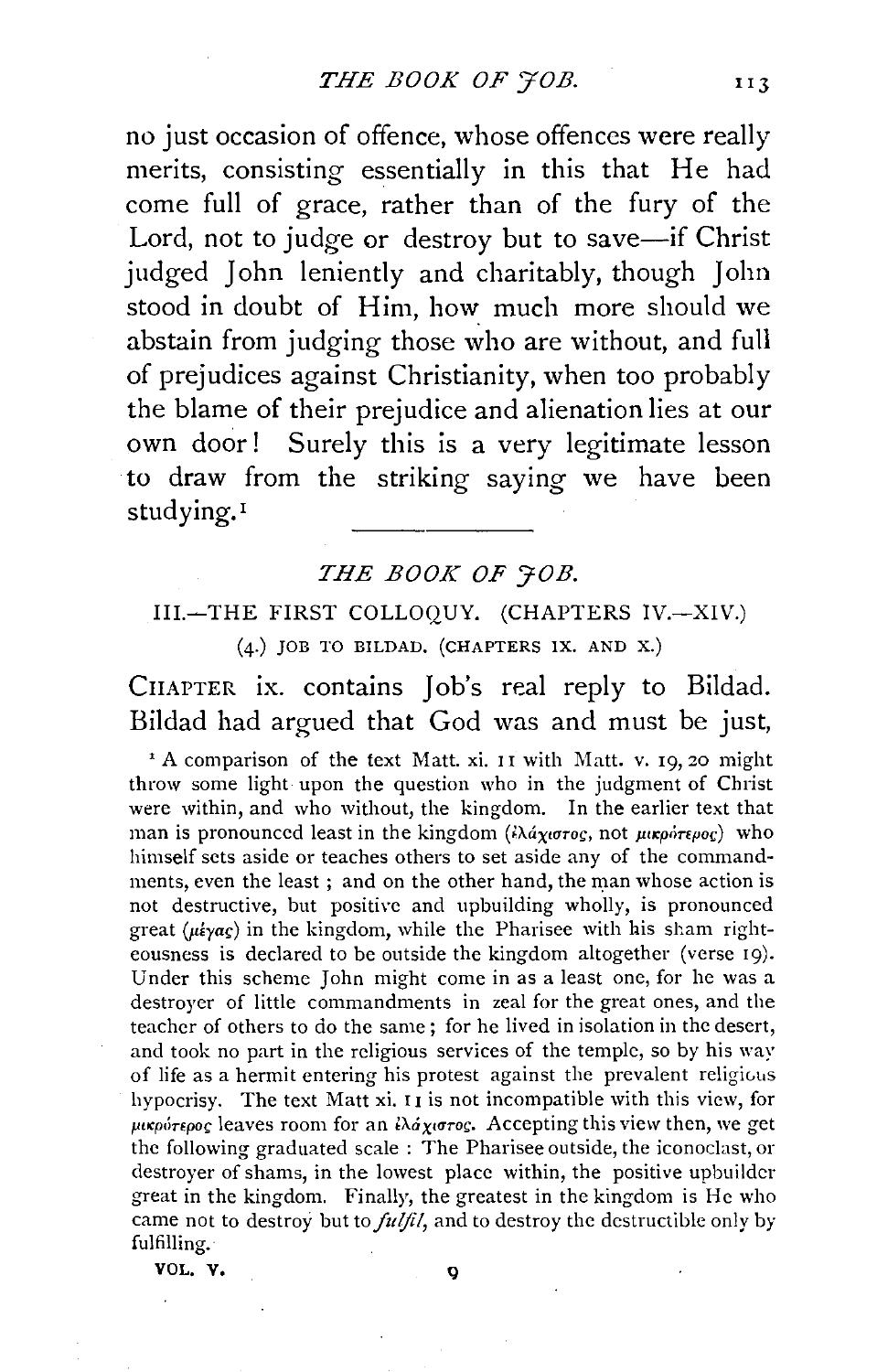that his providence was simply and purely retributive ; and that no man therefore, whatever he might suffer, could have any right to complain, since he did but receive the due reward of his deeds. Job, as we have seen, traverses this argument, first by ironical assent, and then by open and hot denial. First he says, "O, of course God must be right, because He is so strong. It is vain to contend with the master of so many legions." And then he says, "' Nevertheless I will not admit your dogma, for it is not true. So far from rendering to every man the due recompense of his deeds, He condemns the guiltless to the fate of the guilty, mocks at the dismay of the righteous and hands them over to the tyranny of the wicked. It is not because I am guilty that I suffer, but because He has unjustly determined to hold me guilty, and to treat me as though my guilt were too notorious to need proof."

Thus, driven desperate by the collision between his own clear sense that he is innocent, and the fact that he is treated as though he were guilty, he breaks out into what an old writer stigmatizes as inferni blasphemias. But no candid and reflective reader will now repeat that charge. He will remember that

> to be wrath with one we love Doth work like madness in the brain ;

and that, despite his passionate reproaches, Job did love God still, and believe Him to be just, if only he could discern his true meaning and aim, is evident from the closing verses of the Chapter. For here he longs to have God humanized-" a man as I am, whom I might answer ;" if that cannot be, he longs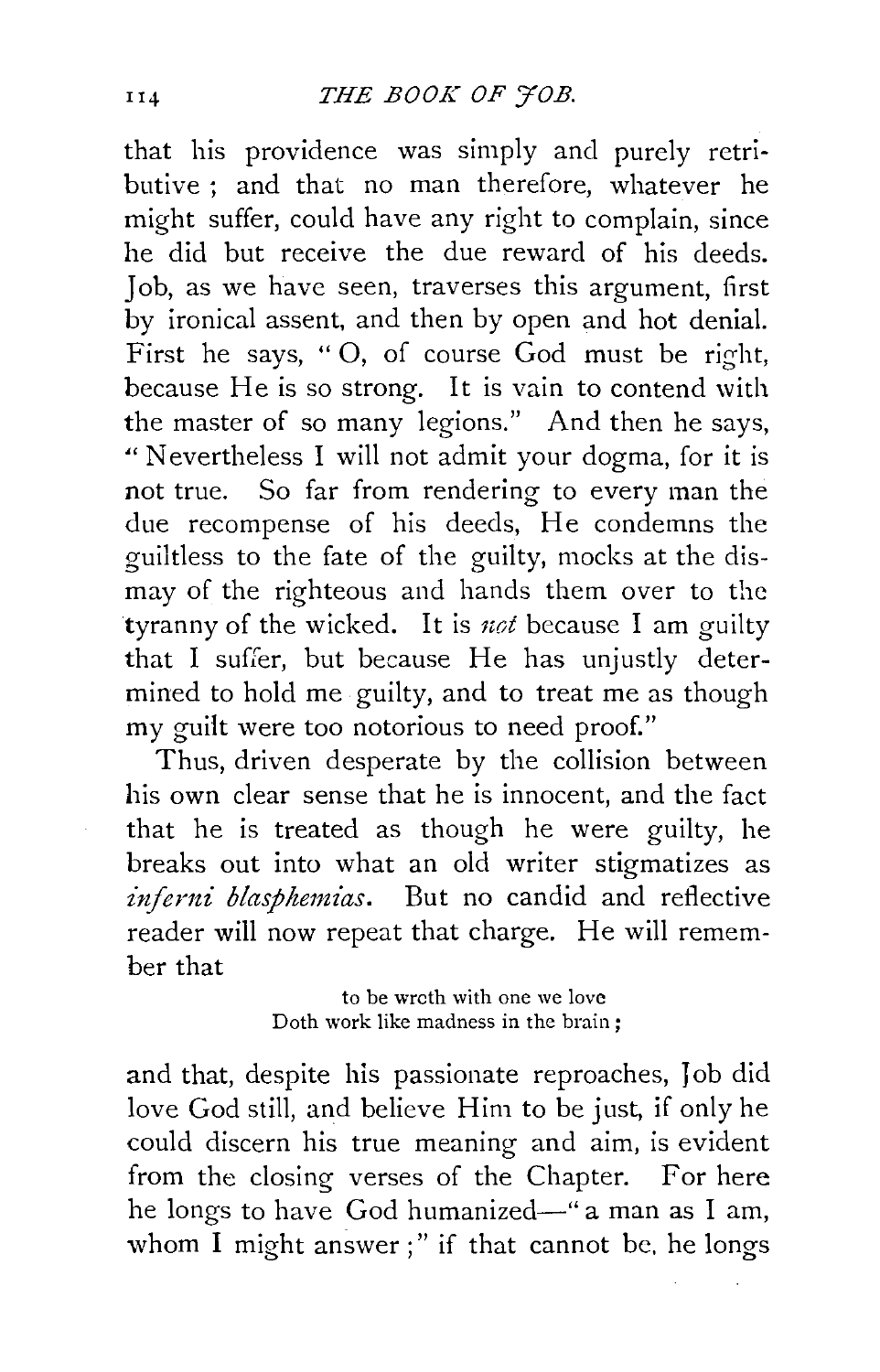for a Mediator who shall be able to interpret God to him, and to intercede for him with God. But if he no longer believed in the justice and goodness of God, why should he crave a manifestation of God, or care to renew the broken links of communion with Him ? No, Job utters no blasphemy, and still less any "infernal blasphemy;" for does not Jehovah Himself affirm at the close of the drama that, on the whole, Job had spoken of Him aright? But for a while he is wroth with the God he loves, wroth with Him because He is hiding Himself from him behind an impenetrable veil of mystery; and his wrath works like madness in his brain. And when the Father of our spirits hides Himself from his children for a while, to test our courage or to chasten and nerve our hearts, thus exposing us to the most terrible fears misgivings, and perplexities, He is not likely to take the pitiful cries and upbraidings which shew how much we love and confide in Him very much amiss.

We shall need to bear this thought in mind as we proceed to consider the keen and passionate expostulation with God into which Job, forgetting Bildad and his argument, forgetting the Friends and their grave looks of censure, rises in Chapter x.

In *Verse* I we have the sighs, or sobs, of despair which introduce the Expostulation. Job had just expressed the yearning of his spirit for a Mediator with whom he could plead his suit unabashed, since, being innocent, he had no cause for fear. But he knows this yearning cannot, or will not, be gratified ; that no Arbiter will step forth, that he must still deal with a God who has prejudged the case and con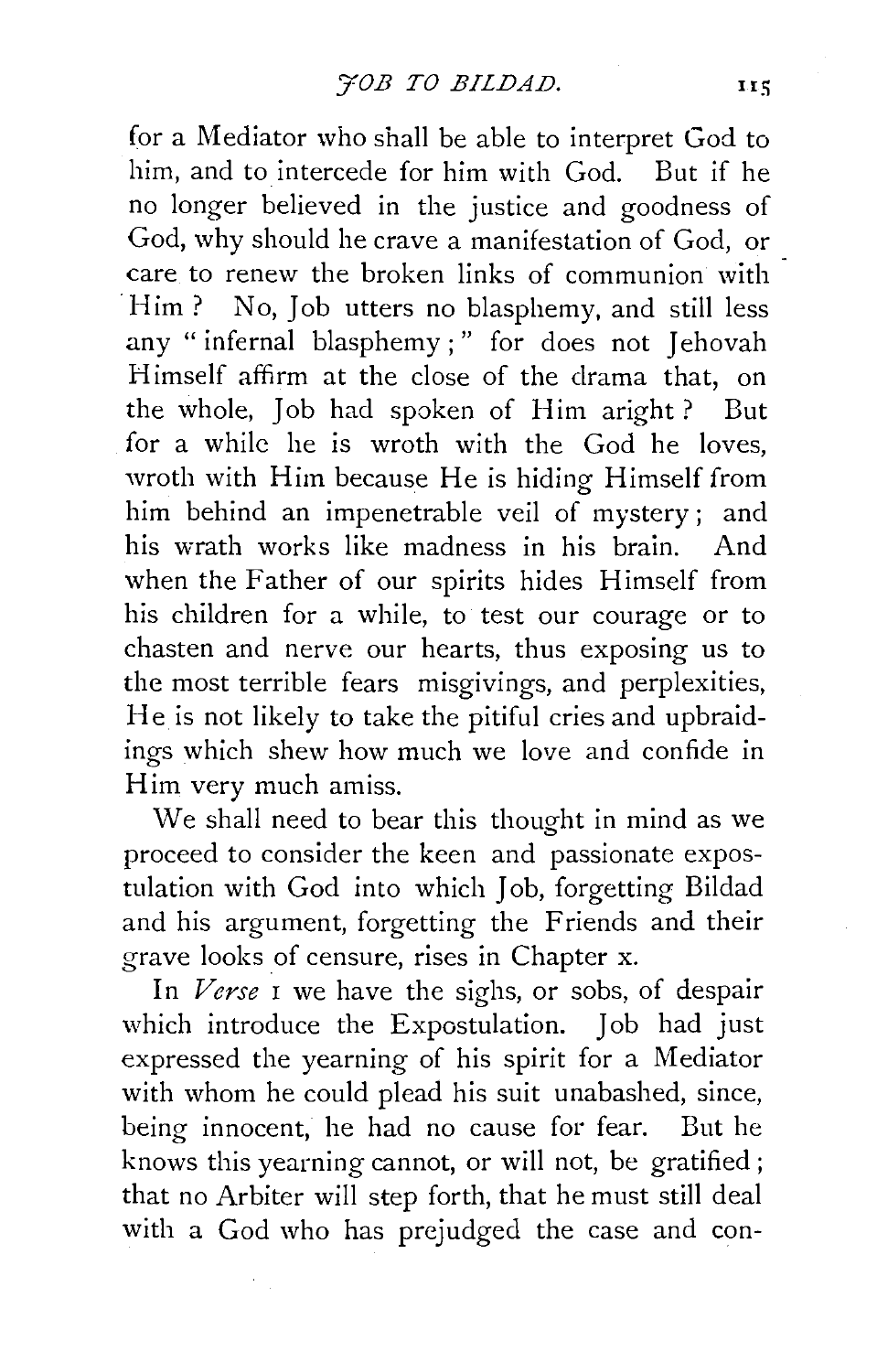demned before He has heard him. Was ever man in a sorer strait? He is innocent; but none the less he is treated as though culpable of the most enormous crimes. He is innocent, but God will not hear of his being innocent: and how is he to prove it before a Judge who has long since given sentence against him and left his seat? The thought unmans, overwhelms him, and he cries, " I loathe my life !" or, literally, "My soul is sick of my life." As no· other relief is open to him, he resolves to unpack his. heart, to give vent to the bitterness of his soul.

But this resolve introduces no extravagance of passion, no reckless and insolent declamation. On the contrary, it is evident that Job is still brooding over the attitude which God has assumed toward him, trying to account for it in divers ways, and that he tacitly rejects supposition after supposition, simply because he feels it to be unworthy of the great Ruler of the world. In *Verse* 2 he makes supplication to his Judge, instead of raving against his injustice. "Do not condemn me," he cries; that is, Do not condemn me without cause; do not fasten an undeserved guiltiness upon me. Obviously he is recalling what he had said about God's determination to hold him guilty, however innocent he might be, and entreating God to revoke it, beseeching Him at least to tell him on what charge he is condemned,. and to give him a chance of proving himself innocent of it. In *Verses* 3-7 he frames hypothesis after hypothesis to account for the enmity which God has. conceived against him, only to reject them as fast as they are framed. First, he asks, Is it becoming, is. it in keeping with the character of God, is it con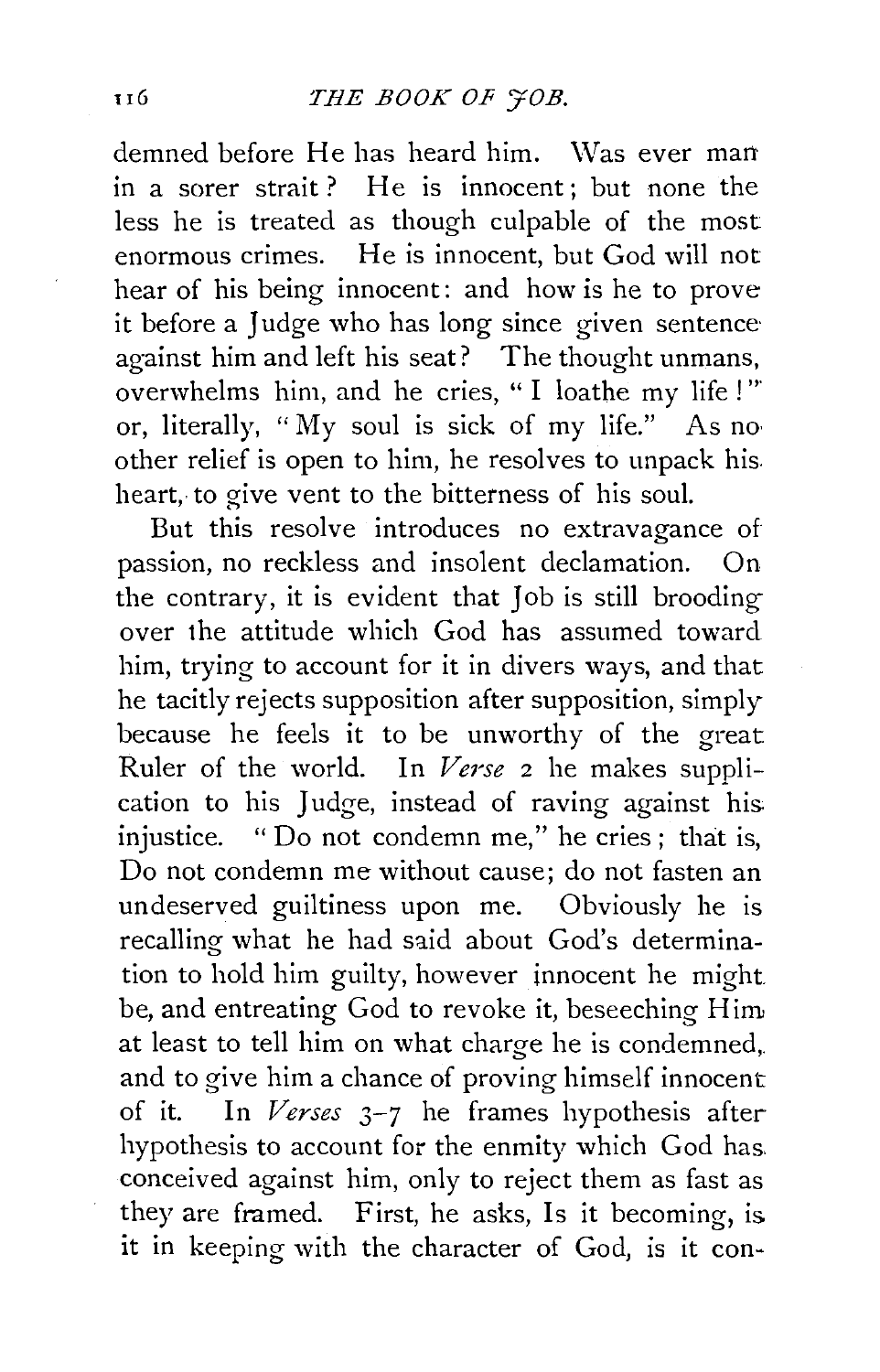sistent with what the universe has a right to expect of Him, that He should oppress and despise the creature whom He Himself has formed? Nay, that cannot be ; for how should God hate his own workmanship ? Well, then, if that cannot be, can it be that God has merely human eyes, that He may be deceived by the mere appearance of innocence and guilt, deluded by the hypocrisies by which men betray their fellow-men? No, neither can that be.

> It is not so with Him that all things knows As 'tis with us who square our guess by shows.

God looks not at the outward appearance, but on the heart. But if that be impossible, is it to be supposed that the life of God is as brief as that of man,<sup>1</sup> so that He cannot wait till the sinful impulses and intentions of Job develop themselves in overt acts, but must put him to an instant torture that He may compel him to confess them or even to accuse himself of treasonable intents which he has never cherished ? No, neither can that be. God knows well enough that he is not guilty, and that even if he were, he should never be able to elude the pursuit and stroke of justice. In fine, brood over it how he will, turn it which way he will, he can find no solution of the problem, though he feels that there must be

<sup>1</sup> I have translated *Verse* 5,-

Are thy days as the days of man, And thy years as *his* years?

but in the Original the word "man" is repeated, but repeated with a difference which cannot be conveyed in a mere translation. The two Hebrew words used for "man" in this Verse are *enosh* and *geber*; *nzoslz* denoting man in his weakness, " frail man ; " *geber* denoting man in his strength: the former word being associated with the weaker term "days," and the latter with the stronger "years."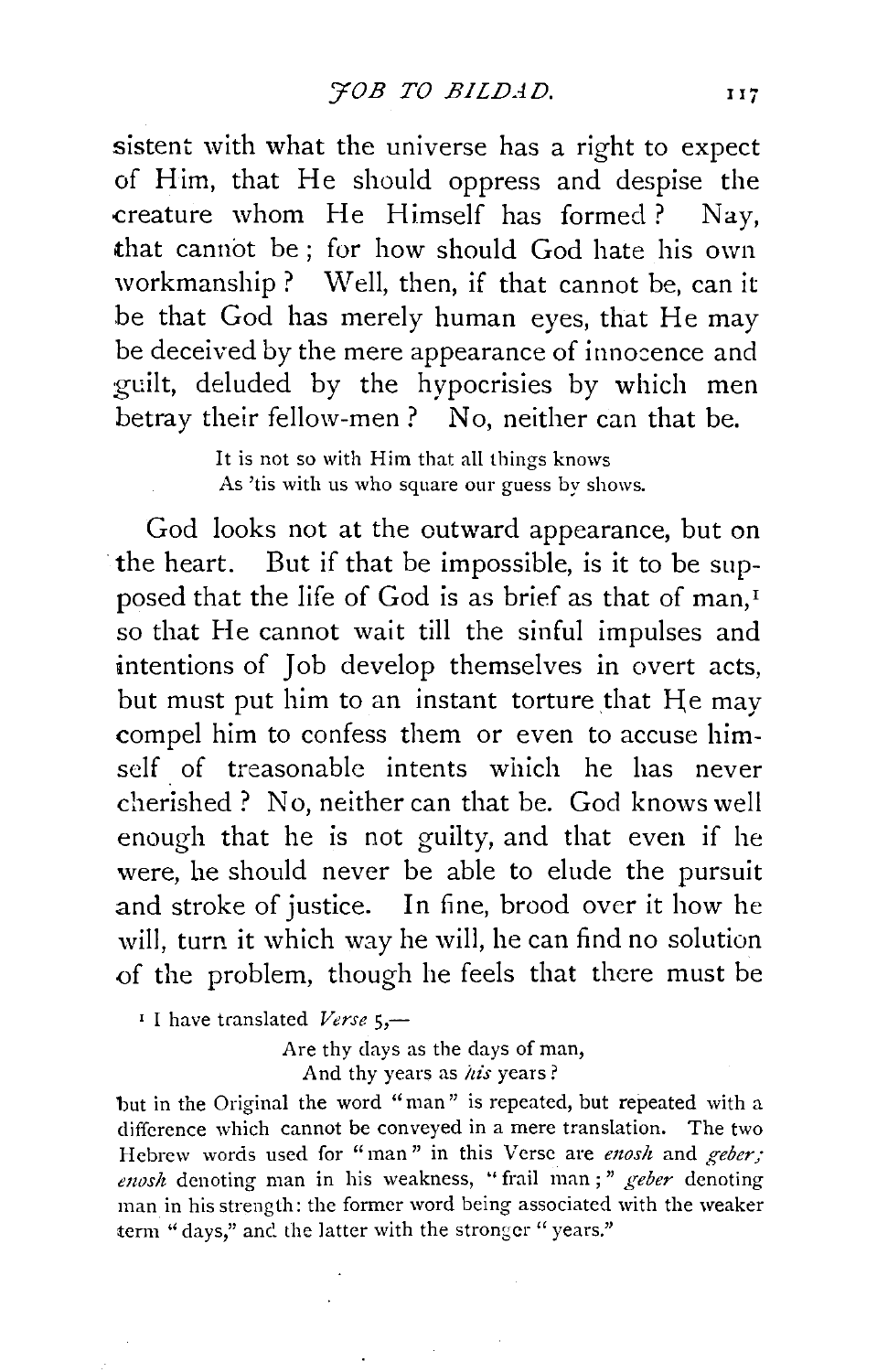some solution of it, could he but reach it. And so once more he turns to God, and expostulates with Him, submitting this strange problem to *Him,* and intending to ask Him how  $H_e$  solves it. But from this nascent intention, as we shall see in a moment, he is diverted by a sudden suspicion which cuts so sharply on his heart that he is shaken out of all composure, and his pensive meditation frets and rages into the mere frenzy of despair.

*Verses* 8- 1 2 are an expansion of the phrase, " the work of thy hands," used in *Verse* 3. Tenderly and pensively Job recalls the loving care and skill which God has expended on him, fashioning and forming every separate organ and faculty of a frame so fearfully and wonderfully made, conducting the whole process of his development from the moment of his conception onward,<sup>1</sup> moulding him like some exquisite vase on which the artist lavishes his utmost skill, and then guarding so rare a masterpiece with unceasing care, and eyeing it with looks of pride and favour. As he recalls these instances of the Divine regard, he beseeches God to recall them too, that the memory of his former grace may blunt the edge of his present displeasure, and asks with blended incredulity and astonishment whether it can really be God's purpose to break in pieces a work on which He

<sup>1</sup> The development of the embryo is often cited by the Hebrew poets as one of the most sacred and wonderful of mysteries ; *e.g.,* in Psalm cxxxix. 13-16, and Ecclesiastes xi. S· *llere* the generation and formation of the embryo, and the gradual development of the fœtus, are described with physiological minuteness and accuracy. No marvel that this mystery bulked so large in their thoughts if, as there is much reason to believe, it was to their minds the concrete form of a problem, by which the most capable and penetrating minds of the present day are exercised, viz., the origin and genesis of *life.*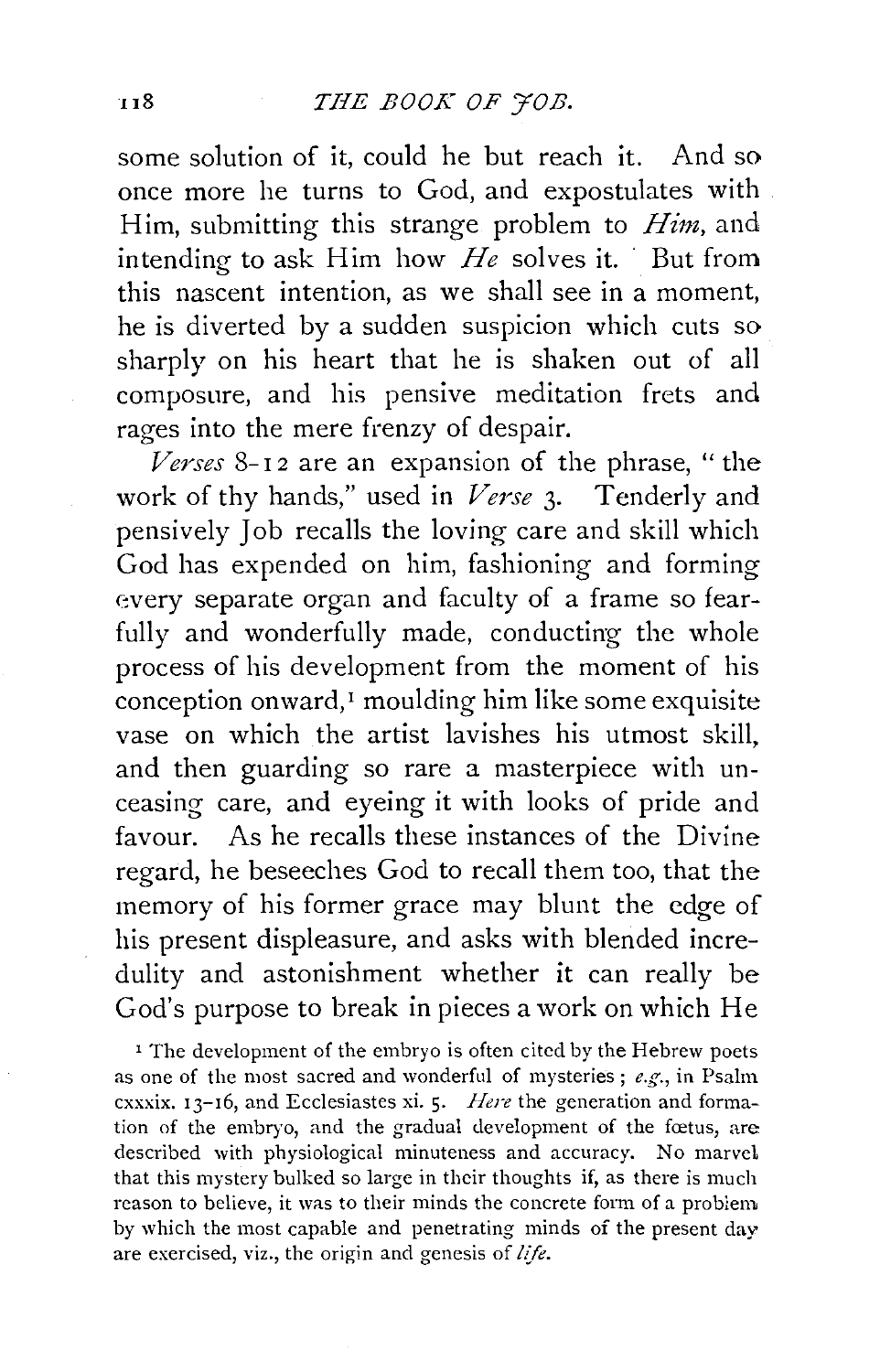has lavished so much thought and skill, to destroy a creature whom He has guarded with so much love and care ? His argument with God is : Does the potter mould a vessel only to dash it to pieces ? And hast Thou moulded me of clay only to bring me to dust again ? Incredible, impossible !

But here a terrible suspicion darts into his mind, confuses its clear action, clouds and poisons his thoughts. As if to shew how true it is, and in how many ways it may be true "that a sorrow's crown of sorrow is remembering happier things," while Job is brooding with thoughtful tenderness and soft regret on the many and varied tokens he had received of the Divine love and favour in that earlier time when "he had a daily beauty in his life," all these soft chords of memory are harshly jangled out of tune by the misgiving, which instantly ripens into a conviction, that from the very first God was plotting against his peace; that his apparent love and favour were but a disguise behind which He was hiding his true purpose ; that he, Job, had been led on by a hand of seeming grace only that he might be entrapped and whelmed in boundless miseries, and that his present agony of loss and shame and perplexity might be the more dreadful to him from its contrast with the happier things and days which had preceded it. And so, in *Verse* I 3, he turns on God with the exceeding bitter cry, "Thou hast granted me life and favour, indeed, and carefully guarded my breath,''

> $But$  Thou wast hiding these evils in thine heart; That *this* was Thy purpose I know.

Can we wonder that the miserable man eagerly caught at this miserable suggestion ? It seemed the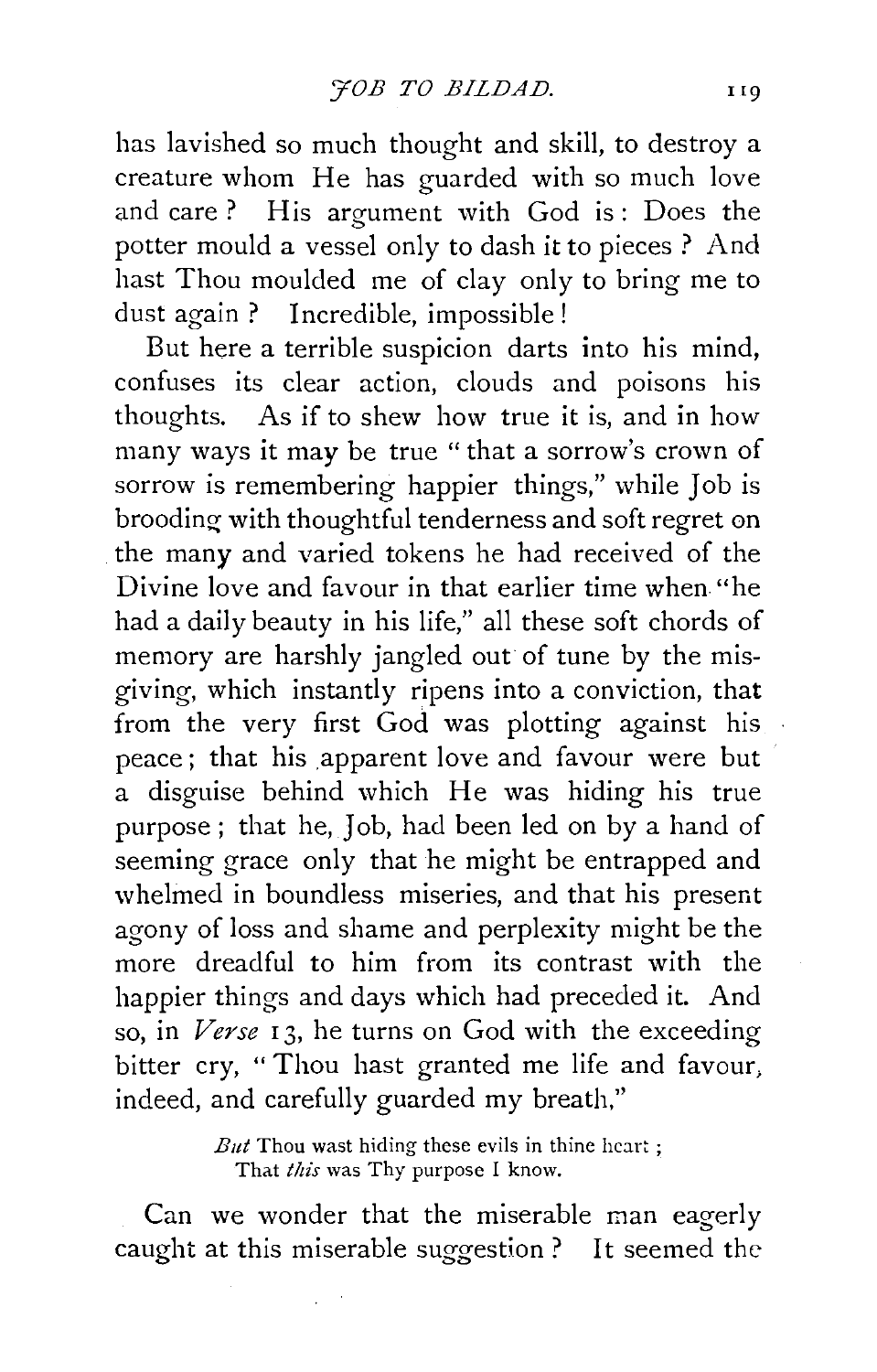only possible explanation of God's way with him. To explain that way, and if possible to vindicate it, was the prime necessity of his position, the profoundest yearning of his soul. We have just overheard him *(Verses* 5-7) inventing, and rejecting, first this explanation and then that. But now, though he knows not in what particular thought to work, in the gross and scope of his opinion, *this* is what it all means : God has been hiding a real hatred for him behind the shows of love, and this hatred has at last broken through its disguise. He was consciously the same man now that he had always been-as just, as generous, as devout. There had been no change in him; and yet what a change in God! Formerly God had been all grace and bounty to him; now He is all austerity and displeasure. Which was God's real and abiding attitude toward him-the former or the latter ? The favour of God had passed like a dream when one awaketh; it was transient, unsubstantial, evanescent, a mere simulation and disguise ; but his displeasure, and the misery it bred, were not these real enough, and enduring ? Had they not already stricken his soul with an incurable wound ? Oh, it was a plot ! a base plot! and yet a plot carried through with the most consummate skill.

The suspicion was a natural one; and Job suffers it to creep into the study of his imagination, and dwells on it, seeking to trace it through all its ramifications. To his morbid and inflamed consciousness *(Verses* I 4-I 7) this deep Divine plot assumes the form of a trilemma, a frightful threefold "net, which should ensnare and capture the victim whichever way he might turn.'' (I) Were he to sin in some common,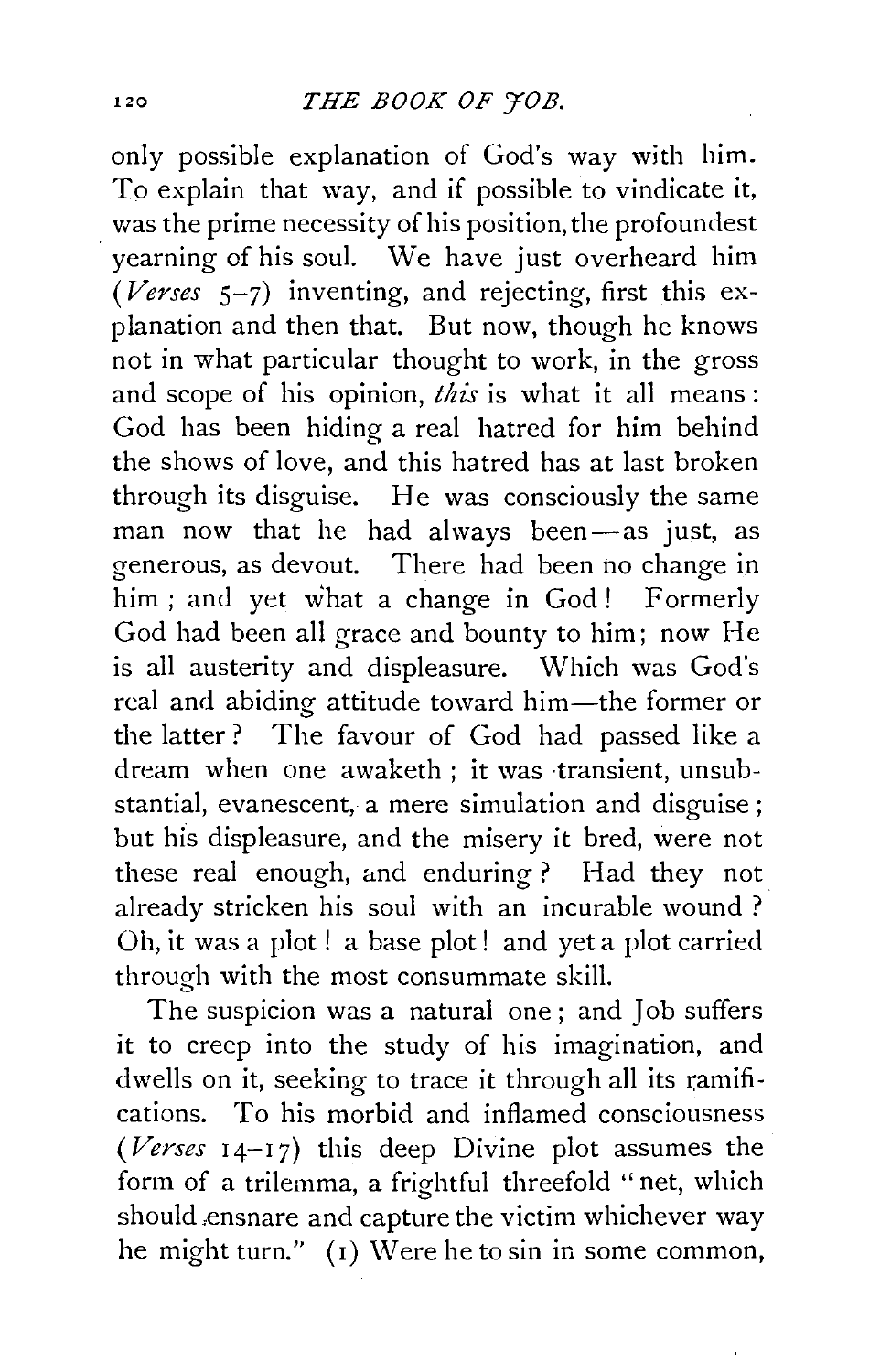current, and almost venial way, God had determined to mark *in him* a sin that He would have passed by in any other man, and never to absolve him from the guilt of it. (2) Were he to "do wickedly," *i.e.,* to fall into some heinous and unusual sin. God had determined to inflict on him a punishment so terrible that words cannot utter it, and Job, as he thinks of it, can only ejaculate, "Alas for me!" or, "Woe above all woe on me!"-an exclamation keenly expressive of the soul-subduing dread with which he contemplates it. (3) Even were he free from all sin, forensically guiltless, he must not dare to lift up his head, to walk erect, to carry himself as one conscious of his integrity, but must rather demean himself like a criminal, sated with shame and conscious of misery; for should he lift up his head, should he assert his integrity, God would spring on him like a lion, who only watches for the first movement of his prey and strikes it as it moves: nay, even this figure cannot fully render the peril and the misery of his condition; and therefore he compares himself, not only to the prey of a beast of prey, but also to a culprit who only redoubles the anger of his adversary by every attempt at defence, and incites him to call fresh witnesses against him ; and to a besieged city, or fort, every sally of which is but a signal for new reserves of force to be brought up against it.

Deeming himself to be caught past all hope of succour or escape in the stifling folds of this detestable net, and remembering Who it is that has woven it and flung it around him, Job once more sinks, as we might expect, into his lowest and blackest mood of despair. In *Verses*  $18-22$  he repeats the cry, or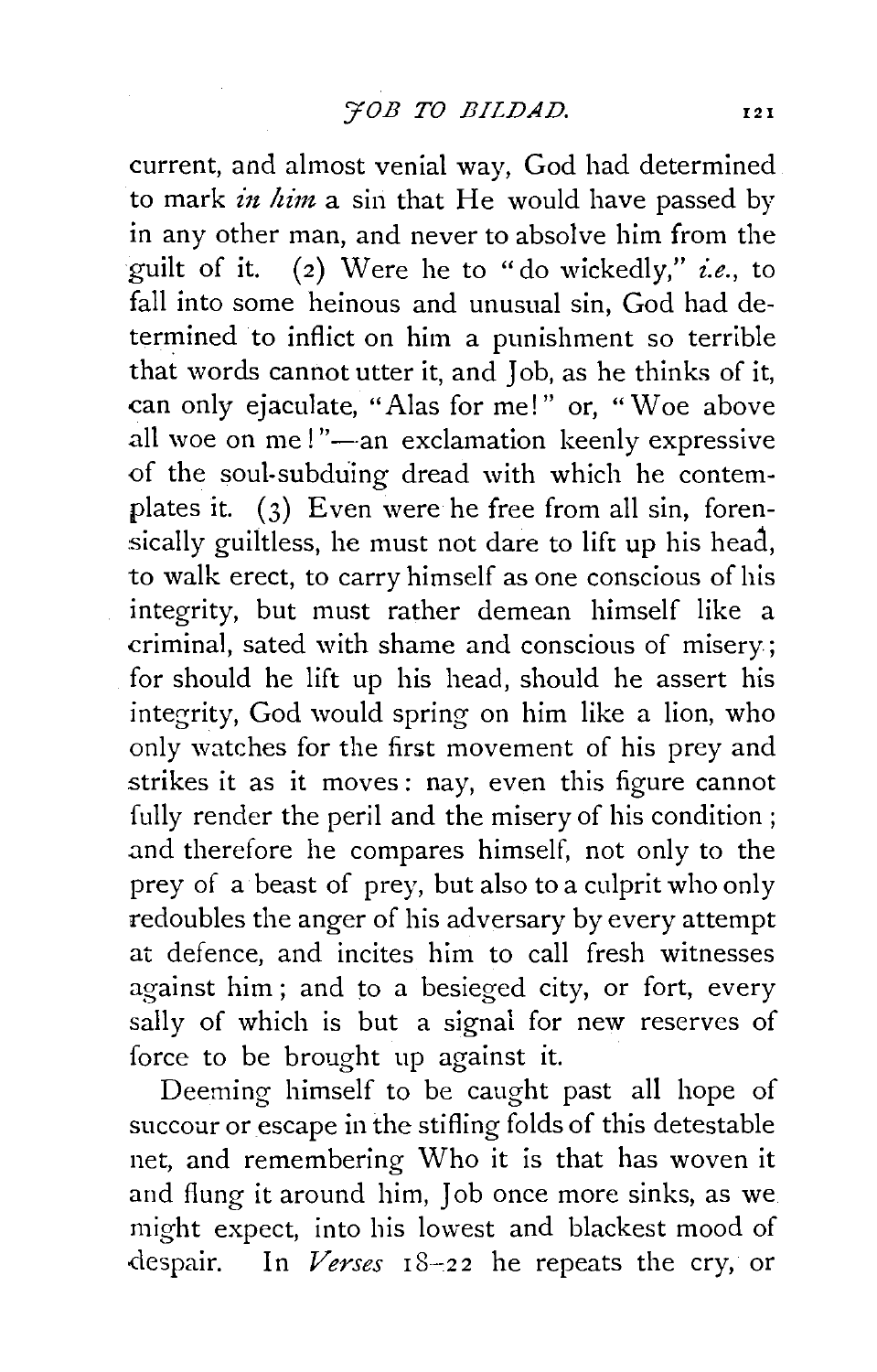curse, recorded in Chapter iii. Of that cry from the depths of an undivine despair, he had once been ashamed, confessing (Chap. vi. 3) that his words had been ''wild," pleading only that they had been wrung from him by the intolerable weight and pressure ot his misery. But now he adopts that bitter cry as expressing his reasoned and deliberate conclusion. He has considered all that the Friends have alleged, all that his own lingering faith and love can suggest; and the conviction has been forced home upon him that the conditions of human life are so capricious, so cruel and inexplicable; as to render it a curse, and to justify him in execrating it and longing to exchange it for death. It is impossible, I think, to compare these verses with "the Curse" and not to feel that Job is now expressing calmly and deliberately the very conclusion which he there flung out in a torrent of wild and wind-driven speech. It is the voice of reason that we now hear, and not the voice of passion : but it utters the selfsame loathing of life, the selfsame yearning for death. And now it touches us far more intimately and profoundly. There is a tragic force and pathos in such a phrase as

# *0, to ltave been as thouglz I had 11ot bem* I

of which we are the more sensible because of the severe simplicity of its form and the quiet selfrestraint of its tone: it impresses us far more deeply than the wild shrieks and execrations of the Curse, for it comes from depths so profound that they are still. His craving for death is the more terrible when we see, as he enables us to see *(Verses* 2 r and 22), his conception of the estate of the dead. As he conceives them they are poor thin ghosts, wandering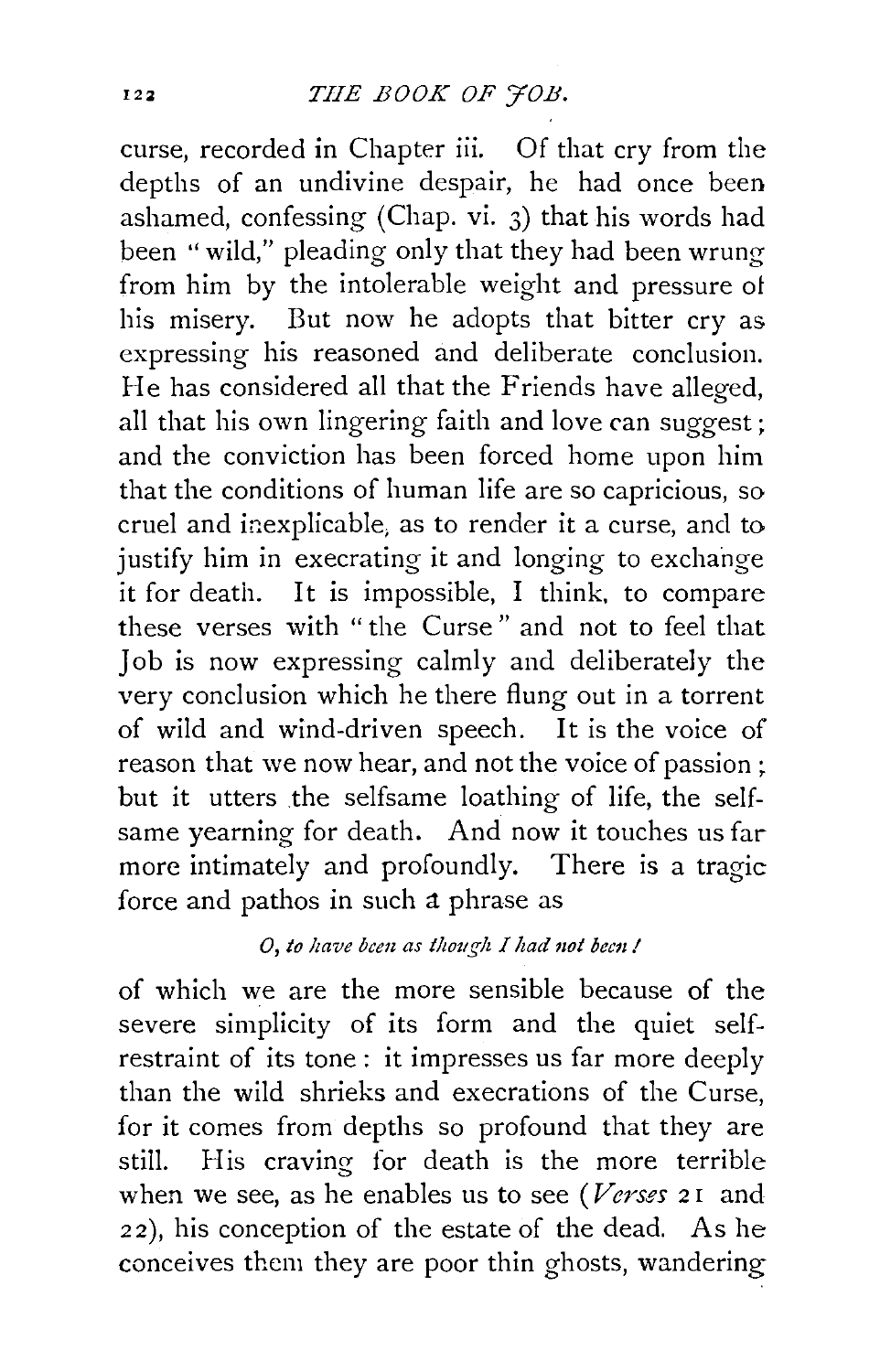for ever in a sad and obscure under-world so dark that he accumulates nearly all the Hebrew epithets for darkness, each with its peculiar terror, $<sup>I</sup>$  in order</sup> to depict it; a dim and dolorous Hadean world, sunk below the pendant earth, suffused at the best with what Milton, following Job, describes as "not light, but darkness visible ; " and if the light that is in it be darkness, how great must be the darkness! That Job should prefer such a death as this to such a life as his implies the extremity of misery and despair to which he is now reduced by the suspicion that God has always hated him, although He had long concealed his hatred behind a show of love. And in this Chapter " he speaks" to God " as he doth ruminate, and gives his worst of thoughts the worst of words."

## $(5.)$  ZOPHAR TO JOB. (CHAPTER XI.)

THE last and least worthy of Job's opponents now enters the field against him. Eliphaz, as we have seen, was a man of a prophetic spirit, basing himself on oracles and visions. Bildad was a sage, an earlier rabbi, a man of a patristic spirit, leaning on tradition, loving and apt at citing the wisdom of the ancients. But Zophar's distinction is that there is little or nothing to distinguish him from the ordinary good man of his day. He is not a man of culture and erudition, like Bildad; and still less is he, like Eliphaz, a man in close and immediate correspondence with Heaven. He stands for and utters the common thought, the current conceptions and formulas of his time, and savours of bigotry, as self-styled orthodoxy is wont to do. Having no root in himself, no fami-

*z* Comp. on Chap. iv. ro and rr, and Chap. vi. 15-20.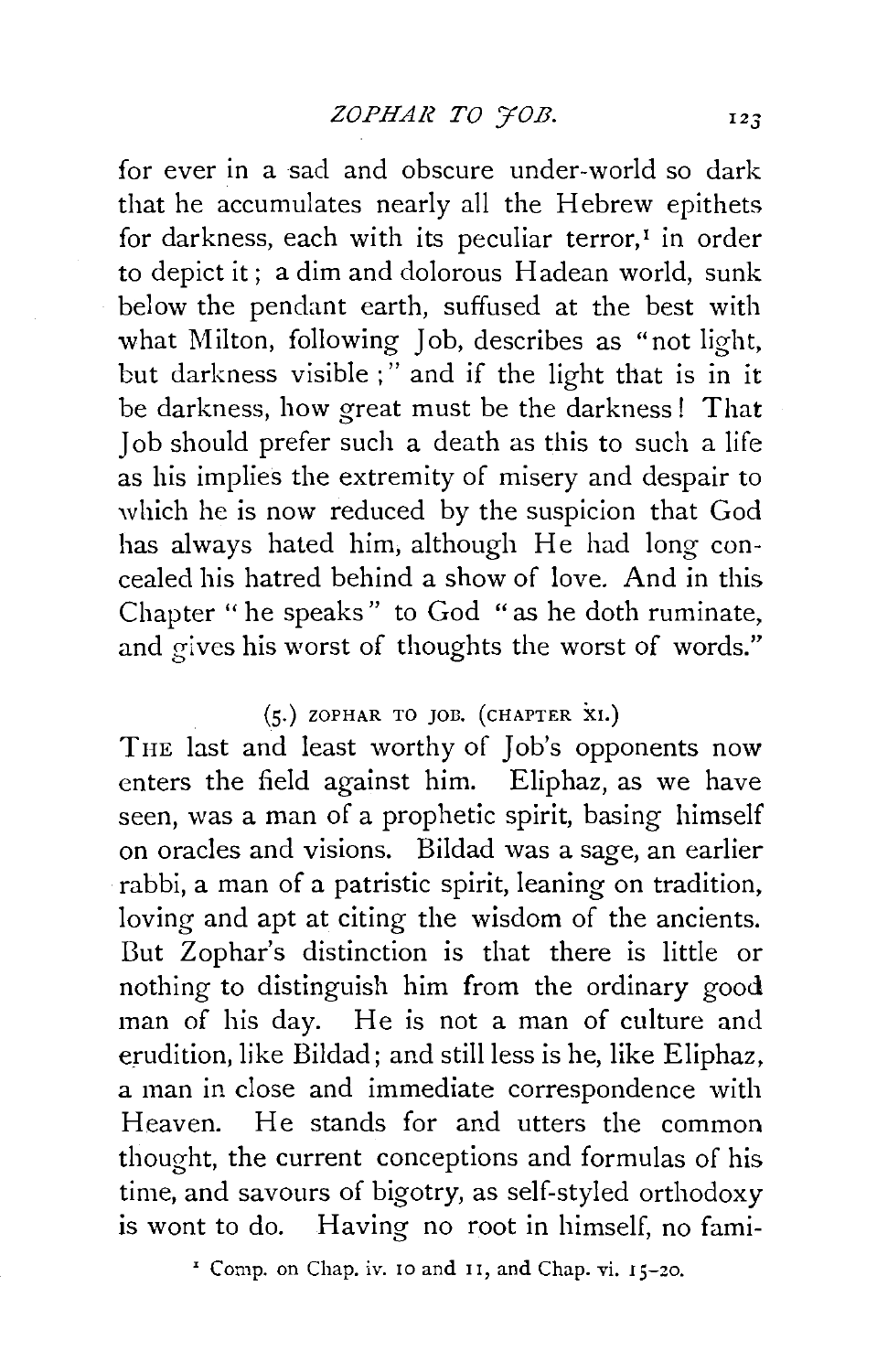liar acquaintance with the voice of Wisdom, no Divine vision on which to fall back, he is compelled to assert himself the more. He catches up the opinions in vogue, and delivers them as *his* opinions, with a voice of authority. He cannot quote oracles with Eliphaz; nevertheless, perhaps therefore, there is a touch of " Sir Oracle" about him, and "when he opes his mouth" he expects his decision, since most of his neighbours concur in it, to be final. With singular fidelity to nature, this comparatively unlearned and unspiritual champion of accepted traditions is depicted as harsh, authoritative, sudden and loud in censure, especially of men who think more deeply and broadly than himself, and with a very keen eye for their sins. He is "hasty and tinderlike upon too trivial motion." " A very little thief of occasion robs him of a grea. deal of patience." In this very Chapter, for example, he virtually or expressly calls Job, "windbag," "babbler," "empty-pate," "a wild ass's colt;" and implies that his hand is smirched with iniquity, his face foul with ignominy, and his tent defiled by wickedness. He assumes that Job is suffering for some undi vulged crime, and affirms, even in the face of that bitter agony and despair, that his pangs are fewer than his crimes and lighter than his guilt; yet has he nothing to go upon, even in his own breast, but •' imputation and strong circumstance, which,'' as he supposes, "lead directly to the door of truth."

To treat men of this spirit and temper fairly is very hard. But we should be almost as unjust as Zopkar himself were we not to remember that he is resenting no personal wrong, but what he conceives to be a wrong against God, and a wrong likely to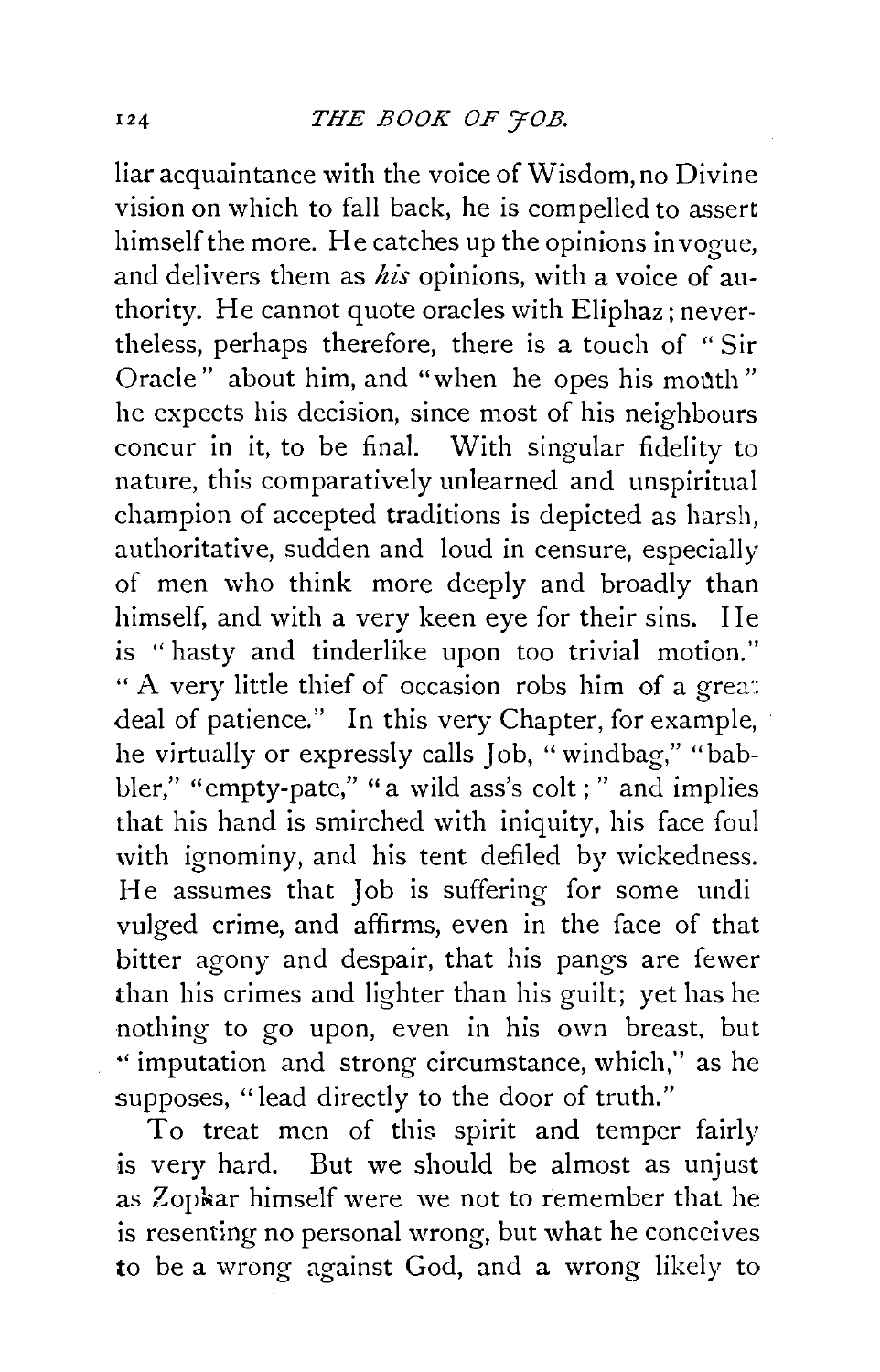have the most injurious effects on the theology, the religious conceptions and beliefs of his age. He feels, feels quite sincerely, that in Job's new and strange conceptions

> the antique and well-noted face Of plain old form is much disfigured ; And like a shifted wind unto a sail, It makes the course of thought to fetch about, Startles and frights consideration, Makes sound opinion sick, and truth suspected ;

he fears that to have truth suspected may be to have truth denied and disobeyed ; and he is sure that should sound opinion grow sick the health of men's souls will be imperilled and undermined. His motive, therefore, is as worthy of respect as his manner and temper are of blame. Perhaps, too, we may infer from the fact that he speaks last in the Conference, that he is the youngest of the Friends, since so much deference was paid to age in the East, that the elder men would be almost sure to take precedence of the younger. And in that case some allowance must be made for his diminished opportunities of thought and experience. In that case, too, he forms a capital contrast to Elihu ; for while Zophar stands up, with the zeal and asperity of youth. for the old and familiar forms of truth, Elihu utters the new conceptions which were working in the younger men of the tribes, and which, as we shall hereafter see, were a real and considerable advance even on the views held by men so wise and meditative as Job and Eliphaz. In any case Zophar is a welcome, and even a necessary, figure in the scene; for how should the drama be complete unless there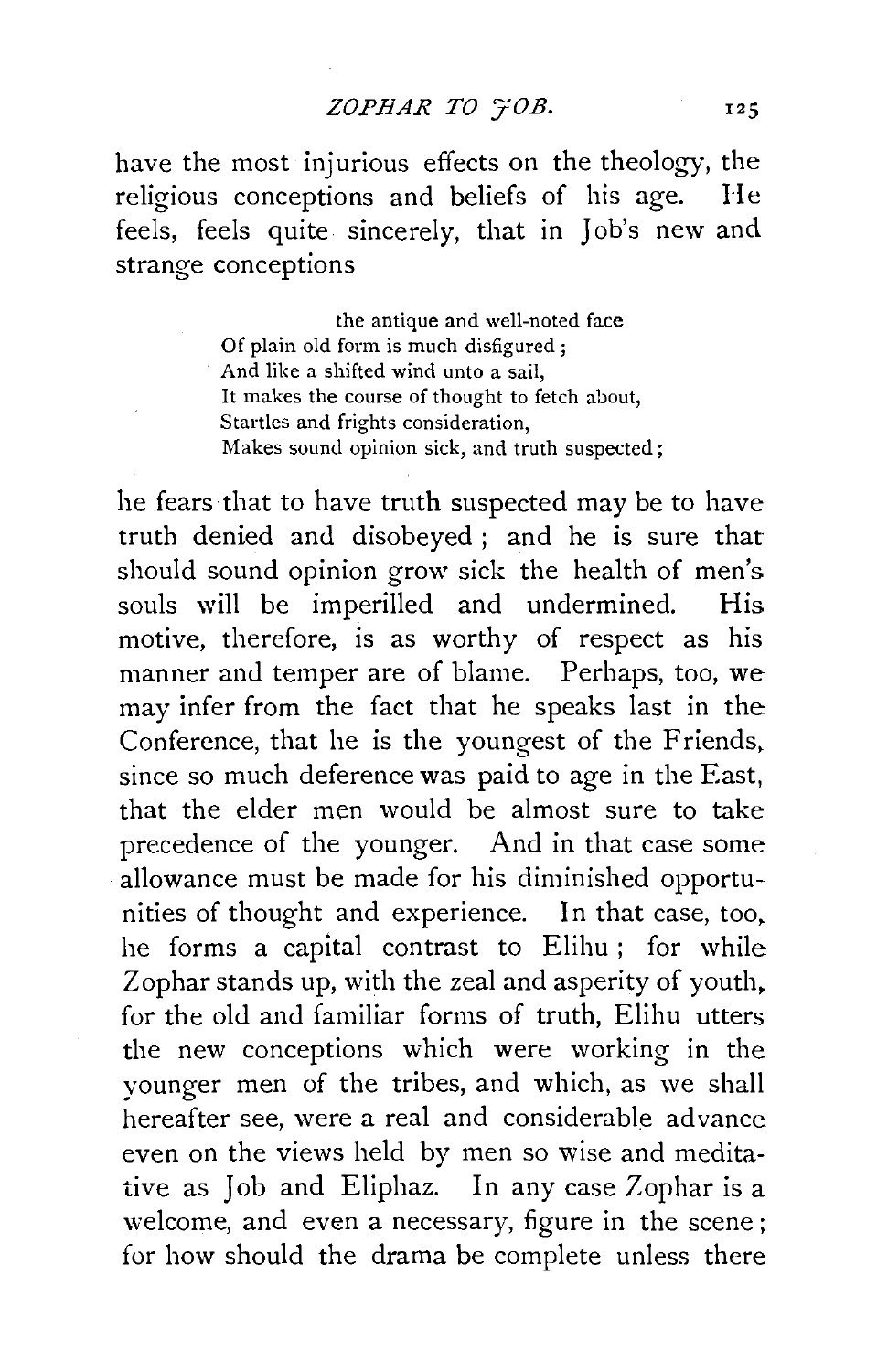were at least one actor in it to represent the common and accepted notions of the day, the conceptions and formulas by which the lives of the vast majority of men were shaped? Eliphaz is to some extent raised above the ordinary run of men by his trances and visions, Bildad by his learning and erudition ; but the unschooled, dogmatic, positive Zophar is one of themselves.

What, then, has Job said or done to make him so keen and hot in censure? in what has this "pattern of all patience" offended against the current dogmas of the time ? He has offended against them in three ways, which yet are one. Eliphaz and Bildad had laid down the popular dogma when they had affirmed the retributive character of the Divine Providence, and had maintained that God was just on the sole ground that He meted out to every man the exact reward of his deeds. And Job had traversed this domga,  $(1)$  by insisting on his own innocence when his very sufferings were an open proof of his guilt; (2) by asserting that God was so strong that no man, however righteous his cause, could hope to maintain that cause against Him; and  $(3)$  by affirming that in the common experience of mankind, and not only in his own experience, the wicked often passed their days in mirth and affluence, while the good were smitten with incurable griefs and despised. He had been guilty, therefore, of a threefold impeachment of the accepted dogma. And that it was this dogma which he impeached, that it was God as the Friends conceived Him rather than God as He is in Himself, is put beyond doubt by the fact that his impeachment culminated in an ardent desire and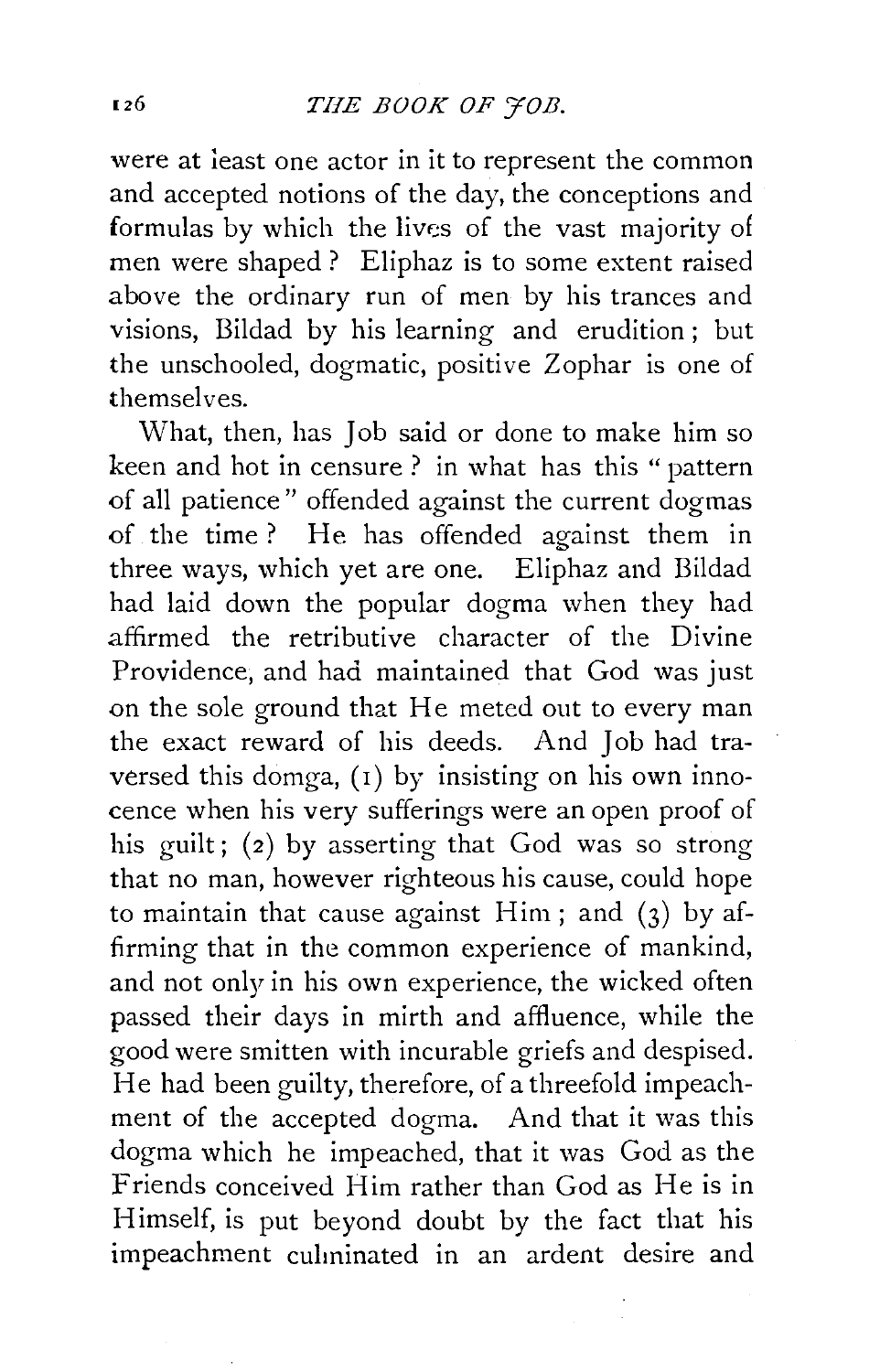demand that God would appear to him in some approachable form, and give him an opportunity of vindicating his integrity; for such a desire could only spring from a profound conviction that God was just, and would do justice, if only he knew where to find Him. Still it is easy to see how much there was in Job's attitude and words to provoke the resentment of a shallow and dogmatic retailer of the current truisms such as Zophar. To hear his most cherished opinions thus rudely called in question, was like having the very ground on which he stood, and from which it was impossible for him to move, cut from beneath his feet. No wonder he was angry, and thought he did well to be angry. Yet there is some method in his anger; for, after a brief rebuke of Job's empty and windy babbling, he keeps very fairly to the lines of thought which Job had pursued -the pervading sentiment of his argument being, however, the admonitory one,

> You are transported by calamity Thither where more attends you.

He expresses a wish that Job's desire to see God for himself may be granted, and is sure that, if it be granted, his claim to innocence will be utterly refuted. He meets Job's attack on the equity of Divine Providence by asserting that its seeming inequalities arise simply from its unsearchableness and the incapacity of man to comprehend and interpret it aright. And he exhorts Job to repentance both by promises of good and threatenings of ill.

This is the general drift of Zophar's argument. Let us now observe how he works it out in detail.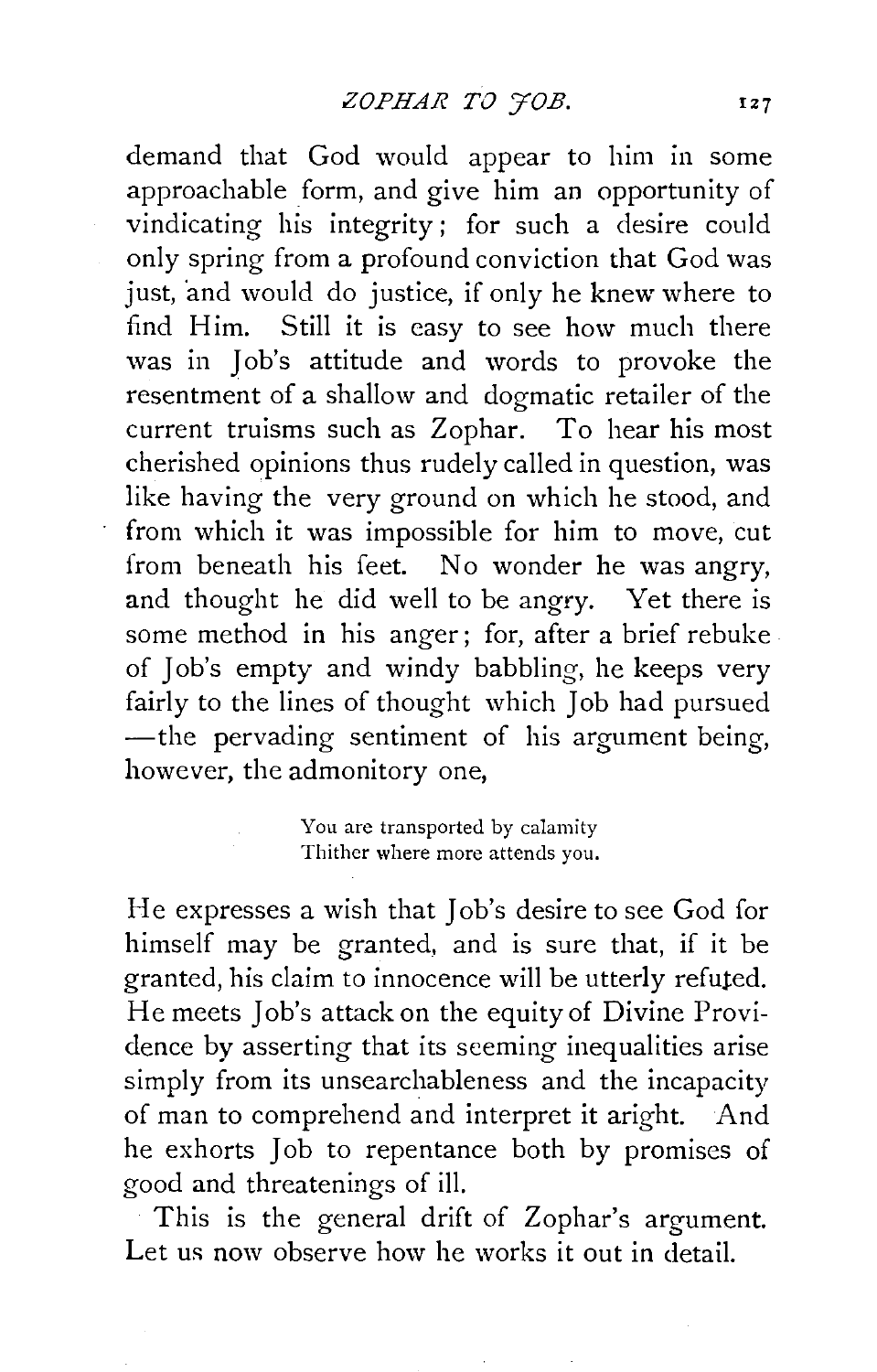#### CHAPTER XI.

|     | <b>1.</b> Then answered Zophar the Naamathite and said:        |
|-----|----------------------------------------------------------------|
| 2.  | Shall a multitude of words not be answered,                    |
|     | And shall a babbler be justified?                              |
| 3.  | Shall men let thy vaunts pass in silence,                      |
|     | So that thou mock with none to shame thes,                     |
| ሩ   | And say, "My discourse is pure,                                |
|     | And I am clean in thine eyes"?                                 |
| 5.  | O that God would speak,                                        |
|     | And open his lips with thee,                                   |
| 6.  | And tell thee the secrets of wisdom-                           |
|     | For fold over fold is his counsel:                             |
|     | So shouldest thou know that God remembereth not all thy guilt. |
| 7.  | Wouldest thou sound the depth of God?                          |
|     | Wouldest thou reach to the perfection of the Almighty?         |
| 8.  | High as heaven! what canst thou do?                            |
|     | Deeper than Hades! what canst thou know?                       |
| 9.  | The measure thereof is longer than the earth,                  |
|     | And broader than the sea !.                                    |
| 10. | If He arrest, and imprison, and hold assize,                   |
|     | Who shall oppose Him?                                          |
| 11. | For He knoweth evil men,                                       |
|     | And secth iniquity when He seemeth not to regard it.           |
| 12. | But vain man is void of understanding,                         |
|     | Yea, man is a wild ass's colt from his birth.                  |
| 13. | But thou, if thou apply thine heart                            |
|     | And stretch forth thy hands to Him,                            |
| 14. | Should iniquity be in thy hand, put it far away,               |
|     | And let not wickedness dwell in thy tent;                      |
| 15. | So shalt thou lift up thy face without spot;                   |
|     | Thou shalt stand firm, and shalt not fear:                     |
| 16. | For thou shalt forget thy misery,                              |
|     | Or remember it as waters that have dried $u\phi$ :             |
| 17. | And a day brighter than noon shall arise;                      |
|     | If darkness come, it shall be as the dawn:                     |
| 18. | And thou shalt take courage because there is hope;             |
|     | Thou shalt look around, and lie down in safety:                |
| 19. | Thou shalt rest, and none shall affright thee;                 |
|     | Yea, many shall make suit to thee.                             |
|     |                                                                |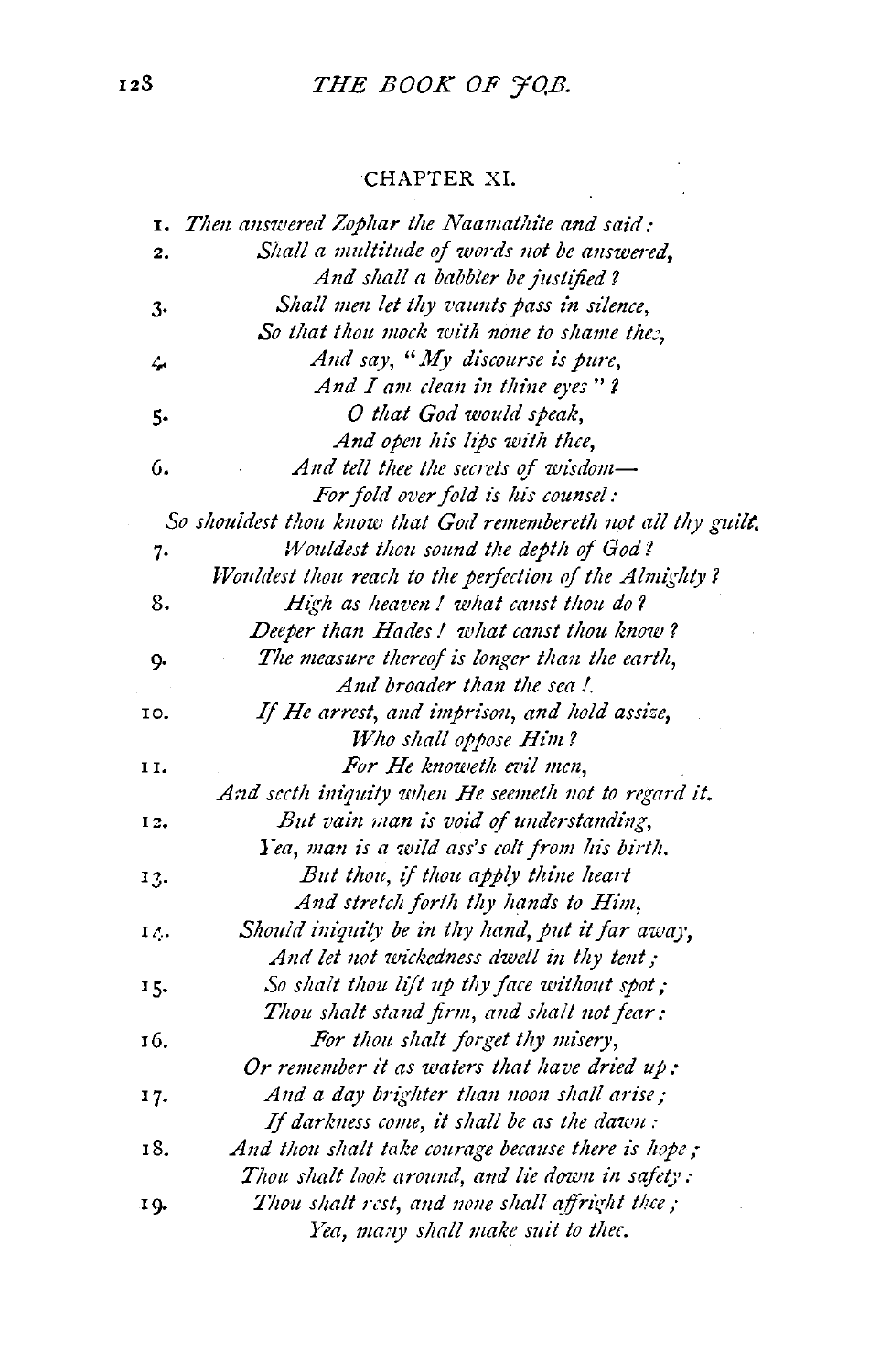20. *But the eyes of the wicked shall pine away, Refuge shall perish jrom them, And thetr !10pe slzall be like a iast breath.* 

 $2-4$ *. -- In Zophar's judgment, Job should* have been silenced by the arguments of Eliphaz and Bildad ; but, instead of bowing to their exposition of . the popular creed, he has grown more and more unreasonable, talks more and more wildly, and has involved himself in a mere cloud of words in order that he may evade the force of their arguments and rebukes. He is "a babbler"-literally, "a man of lips," a man who, as Carlyle phrases it, ''speaks from the teeth outward," and does not utter the secrets of his breast. It is impossible to let his "vaunts" about his personal innocence, his "big talk," pass unrebuked, and leave him to "mock" on  $-i.e.,$  to impugn the providence of God rashly, sceptically, with a bias or prejudice against it. If he were so left, he would conclude that his "doctrine" or " discourse," *i. e.,* the position he had assumed in this great debate, was conceded, and that he had proved his integrity.

In *Verses* 5 and 6 he takes up Job's yearning to see God for himself, and to come together in judgment with Him (Chap. ix.  $32-35$ ), since he knows no cause to fear the most searching investigation. Zophar devoutly hopes that this yearning may be gratified, that God may speak with Job, and disclose the secrets his wisdom has discovered; since the wisdom of God, or his " counsel " $-$  the outcome of his wisdom-lies "told over fold :" it is not simple and clear to the human eye, but intricate and involved : in every depth there is a deeper still. Were God to speak and disclose the secrets of his profound VOL. V.

120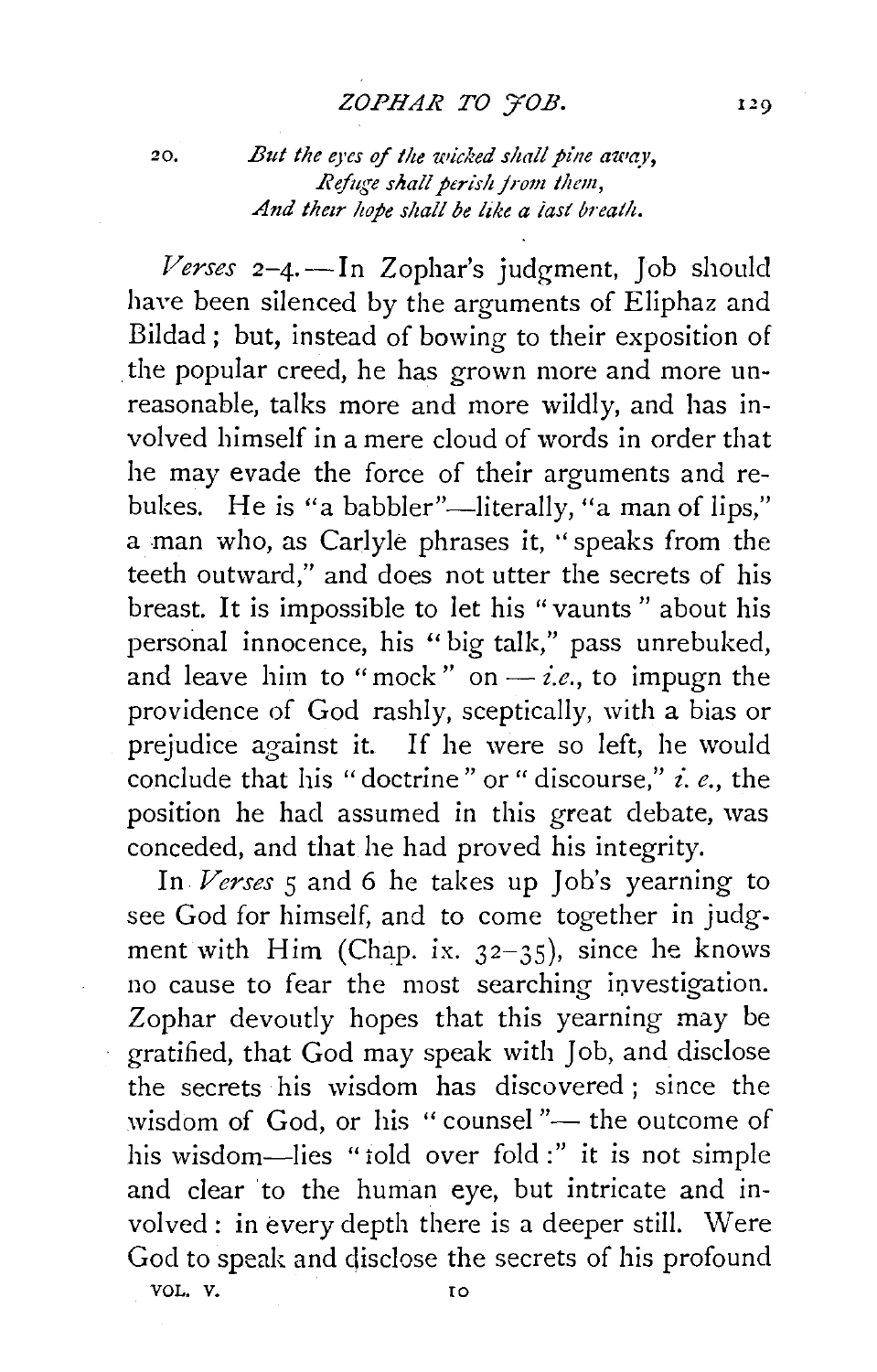and penetrating wisdom, Job, so far from being justified, would be amazed and confounded : he would discover that God, whom he had accused of heaping undeserved calamities on his head, had not inflicted a tithe of the calamities he had provoked ; he would find in himself

> undivulged crimes Unwhipped of justice;

and would have gratefully to acknowledge that God was far indeed from having "remembered," from having called him to account for, "all his guilt."

This is Zophar's only original contribution to the Controversy-this unfounded and insolent assertion that Job's complaint of a punishment out of all proportion to his offence was true only in the adverse sense, that his offence was far greater than his punishment.

In *Verses* 7-I I he proceeds to eulogize, with some touch of the base courtier spirit and motive-as Job points out in Chapter xiii. verses  $7$ -9-the Wisdom which lies fold over fold, the all-penetrating allpervading omniscience of God. It is too high and deep, too long and broad, in one word, too " perfect," for man to comprehend. And if He, whose motives no man can sound, and whose deeds, therefore, no man should censure, *should* enter into a controversy with men; if (comp. Chap. ix.  $11$ ,  $12$ ), prompted by his knowledge of their secret sins, He should cross their path, arrest and imprison them, and call them to judgment, who will be able to resist the wisdom and the force with which He will plead against them ? Job had used almost the very same words, and drawn from them the same conclusion,-the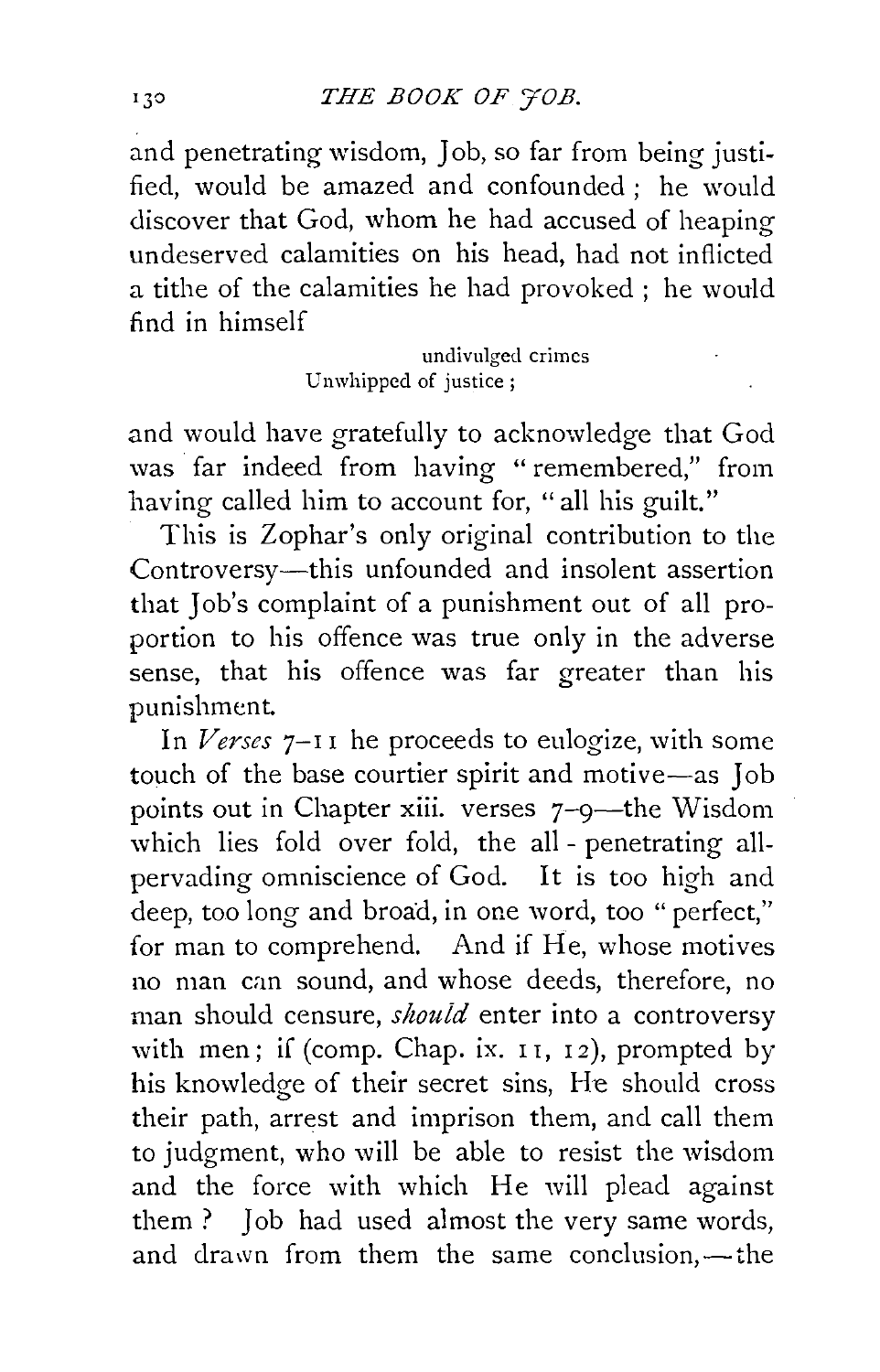same, and yet how different! For Job had argued that it was impossible for man, however innocent, to withstand God, because He was so strong that his mere fiat would seem to make wrong right and right wrong. No, replies Zophar, it is not before mere force, it is not before a capricious Omnipotence, that he will fall, but before a divine all-searching Wisdom that detects sins in men of which even they themselves are not aware, but which He discovers at the first glance, without needing to search for them, without seeming so much as to look that way.

Verse 12 is, perhaps, the most difficult, though it is by no means the most important, we have yet encountered, and has almost as many interpretations as commentators. The general drift of it is plain, however, at least so far as this-that Zophar intends to contrast the folly of man with the wisdom of God, and that by "the vain man void of understanding," and "the wild ass's colt," he means Job, who had assumed to pit his wisdom against God's. But here all agreement ends, and out of many interpretations we must fix on one. Out of a great multitude we select two as most deserving of attention. The first, which is by far the finest, reads the verse thus -and the Hebrew is as patient of the reading as of .any other:

> And hollow man is hearted, And the wild ass's colt is quickened into man.

Read thus, the sense is that, by the discipline of the . Divine Providence, the judgments inflicted on sin, which Zophar had just been vindicating, man, who is by nature "hollow," "empty," "vain," has, as it were, a heart put into his hollowness, acquires, as we should